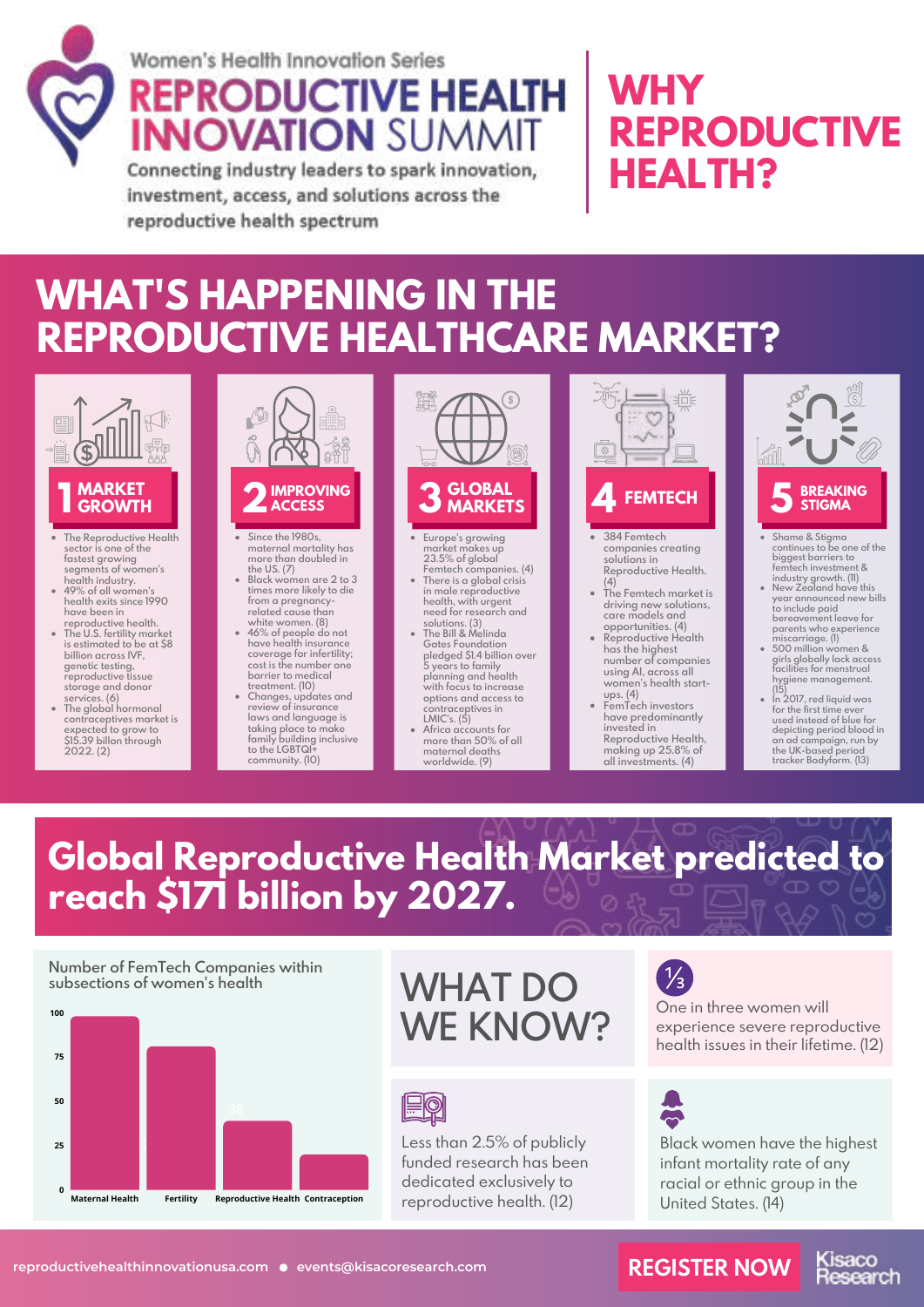## **Women's Health Innovation Series** EPRODUCTIVE HEALTH **NOVATION SUMMIT**

**ACCESS I INVESTMENT I WEARABLE I TECHNOLOGIES I PCOS I MARKET ACCESS INNOVATION**

### **Sessions**

- Contraception Innovation for Emerging Markets & LMIC's.
- Non-Hormonal Contraceptives: Innovation and Investment.

### **Sessions**

- Male Reproductive Health & the Opportunity for Impact
- Fertility Benefits for Global Businesses: Assessing Regulation, Access & Market Nuances.

### **CONTRACEPTION FERTILITY MATERNAL HEALTH**

### **Sessions**

- Access & Maternal Health Outcomes: The Road to Gender Equity
- Designing Clinical Trials That Generate Quality Scientific Evidence & Benefit Patients.

### **DOWNLOAD OUR FULL PROGRAM TODAY!**

### **Innovation Spotlight**

**Showcasing the most innovative and disruptive companies in reproductive health.**

Be selected to give a 3-minute pitch of your company in front of 100s of industry leaders, strategic partners and senior women's health executives.

**APPLY NOW**

Deadline: December 9th 2021

**Receive \$100 off your ticket by applying!**



### **[REGISTER](https://womenshealthinnovationusa.com/events/womens-health-innovation-summit-2022#register) YOUR INTEREST**

**[reproductivehealthinnovationusa.com](http://reproductivehealthinnovationusa.com/events/reproductive-health-innovation-summit) [events@kisacoresearch.com](mailto:events@kisacoresearch.com)**

\$

**Mikayla Johnson**

**VP of Global Solutions Carrot Fertility**





**Alice Zheng MD, MBA, MPH, Principal Rhia Ventures**







**AVEN** 

**Ru-fong Joanne Cheng Senior Medical Director, Women's Health, Office of the Chief Medical Officer Johnson & Johnson**



Jisaco .carch